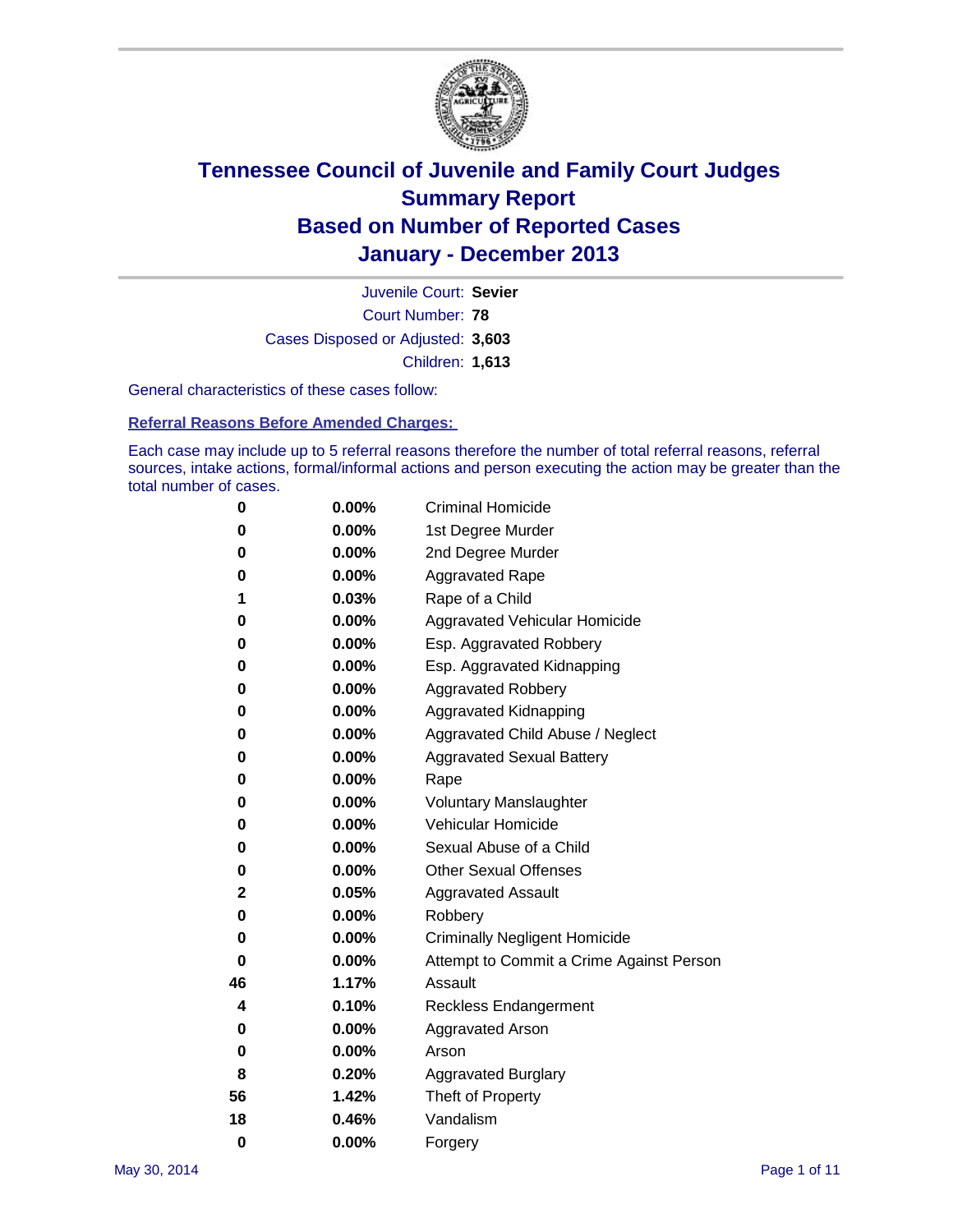

Court Number: **78** Juvenile Court: **Sevier** Cases Disposed or Adjusted: **3,603** Children: **1,613**

#### **Referral Reasons Before Amended Charges:**

Each case may include up to 5 referral reasons therefore the number of total referral reasons, referral sources, intake actions, formal/informal actions and person executing the action may be greater than the total number of cases.

| 0            | 0.00%    | <b>Worthless Checks</b>                                     |
|--------------|----------|-------------------------------------------------------------|
| $\mathbf{2}$ | 0.05%    | Illegal Possession / Fraudulent Use of Credit / Debit Cards |
| 21           | 0.53%    | <b>Burglary</b>                                             |
| 4            | 0.10%    | Unauthorized Use of a Vehicle                               |
| 0            | 0.00%    | <b>Cruelty to Animals</b>                                   |
| $\bf{0}$     | 0.00%    | Sale of Controlled Substances                               |
| 63           | 1.60%    | <b>Other Drug Offenses</b>                                  |
| 3            | 0.08%    | Possession of Controlled Substances                         |
| $\pmb{0}$    | 0.00%    | <b>Criminal Attempt</b>                                     |
| 4            | 0.10%    | Carrying Weapons on School Property                         |
| $\mathbf 2$  | 0.05%    | Unlawful Carrying / Possession of a Weapon                  |
| 6            | 0.15%    | <b>Evading Arrest</b>                                       |
| 0            | 0.00%    | Escape                                                      |
| $\mathbf{2}$ | 0.05%    | Driving Under Influence (DUI)                               |
| 25           | 0.64%    | Possession / Consumption of Alcohol                         |
| 6            | 0.15%    | Resisting Stop, Frisk, Halt, Arrest or Search               |
| $\mathbf 2$  | 0.05%    | <b>Aggravated Criminal Trespass</b>                         |
| 4            | 0.10%    | Harassment                                                  |
| 0            | 0.00%    | Failure to Appear                                           |
| $\mathbf 2$  | 0.05%    | Filing a False Police Report                                |
| 3            | 0.08%    | Criminal Impersonation                                      |
| 27           | 0.69%    | <b>Disorderly Conduct</b>                                   |
| 1            | 0.03%    | <b>Criminal Trespass</b>                                    |
| $\mathbf{2}$ | 0.05%    | <b>Public Intoxication</b>                                  |
| 0            | 0.00%    | Gambling                                                    |
| 436          | 11.09%   | Traffic                                                     |
| $\mathbf 0$  | $0.00\%$ | <b>Local Ordinances</b>                                     |
| 0            | $0.00\%$ | Violation of Wildlife Regulations                           |
| 102          | 2.60%    | Contempt of Court                                           |
| 86           | 2.19%    | Violation of Probation                                      |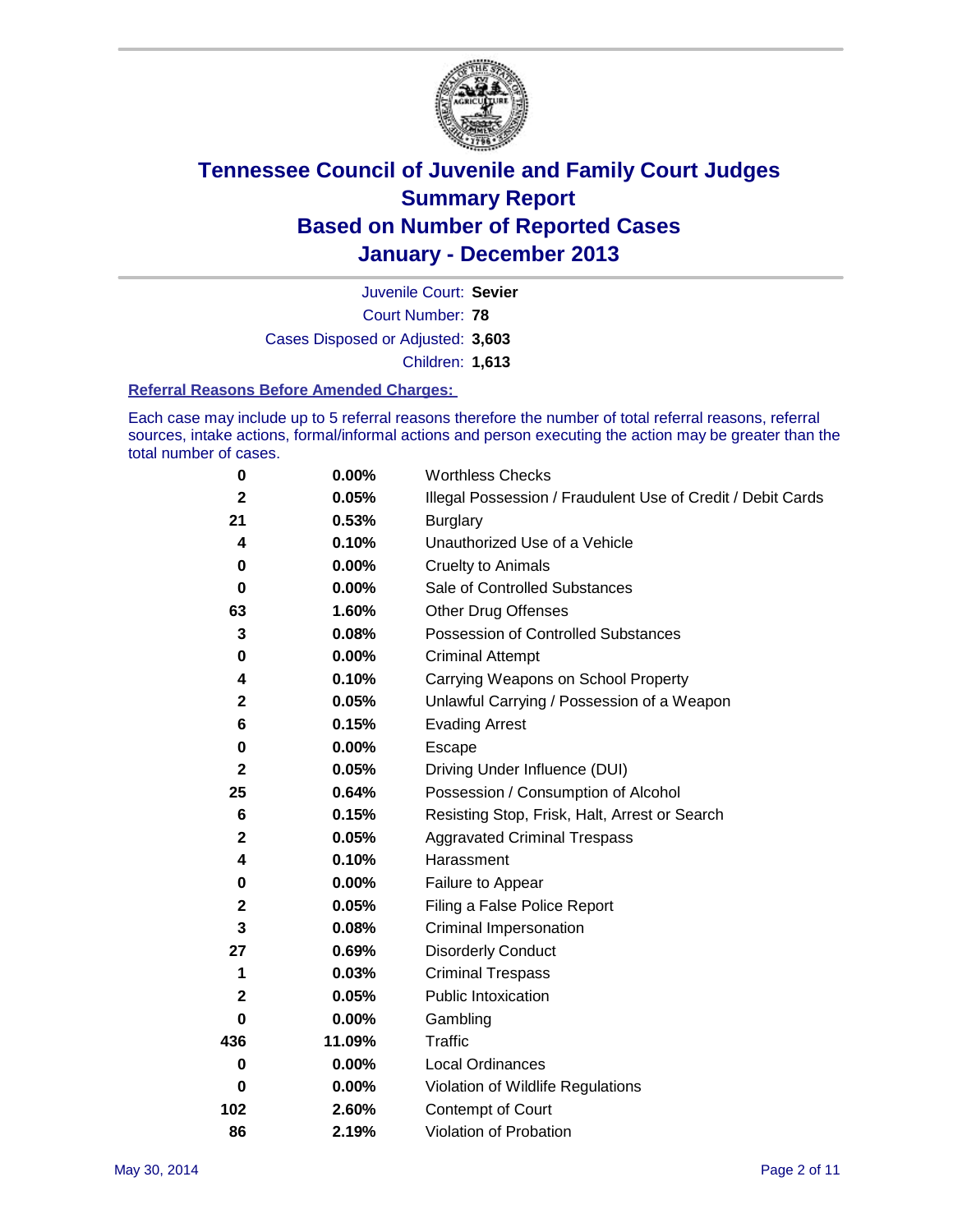

Court Number: **78** Juvenile Court: **Sevier** Cases Disposed or Adjusted: **3,603** Children: **1,613**

#### **Referral Reasons Before Amended Charges:**

Each case may include up to 5 referral reasons therefore the number of total referral reasons, referral sources, intake actions, formal/informal actions and person executing the action may be greater than the total number of cases.

| 4        | 0.10%    | Violation of Aftercare                 |
|----------|----------|----------------------------------------|
| 64       | 1.63%    | <b>Unruly Behavior</b>                 |
| 79       | 2.01%    | Truancy                                |
| 21       | 0.53%    | In-State Runaway                       |
| $\bf{0}$ | 0.00%    | Out-of-State Runaway                   |
| 67       | 1.70%    | Possession of Tobacco Products         |
| 55       | 1.40%    | Violation of a Valid Court Order       |
| 0        | 0.00%    | Violation of Curfew                    |
| 0        | $0.00\%$ | <b>Sexually Abused Child</b>           |
| 0        | 0.00%    | <b>Physically Abused Child</b>         |
| 248      | 6.31%    | Dependency / Neglect                   |
| 31       | 0.79%    | <b>Termination of Parental Rights</b>  |
| 0        | $0.00\%$ | <b>Violation of Pretrial Diversion</b> |
| 1        | 0.03%    | Violation of Informal Adjustment       |
| 1,751    | 44.55%   | <b>Judicial Review</b>                 |
| 0        | $0.00\%$ | <b>Administrative Review</b>           |
| 47       | 1.20%    | <b>Foster Care Review</b>              |
| 69       | 1.76%    | Custody                                |
| 5        | 0.13%    | Visitation                             |
| 20       | 0.51%    | Paternity / Legitimation               |
| 322      | 8.19%    | <b>Child Support</b>                   |
| 0        | 0.00%    | <b>Request for Medical Treatment</b>   |
| 0        | $0.00\%$ | <b>Consent to Marry</b>                |
| 208      | 5.29%    | Other                                  |
| 3,930    | 100.00%  | <b>Total Referrals</b>                 |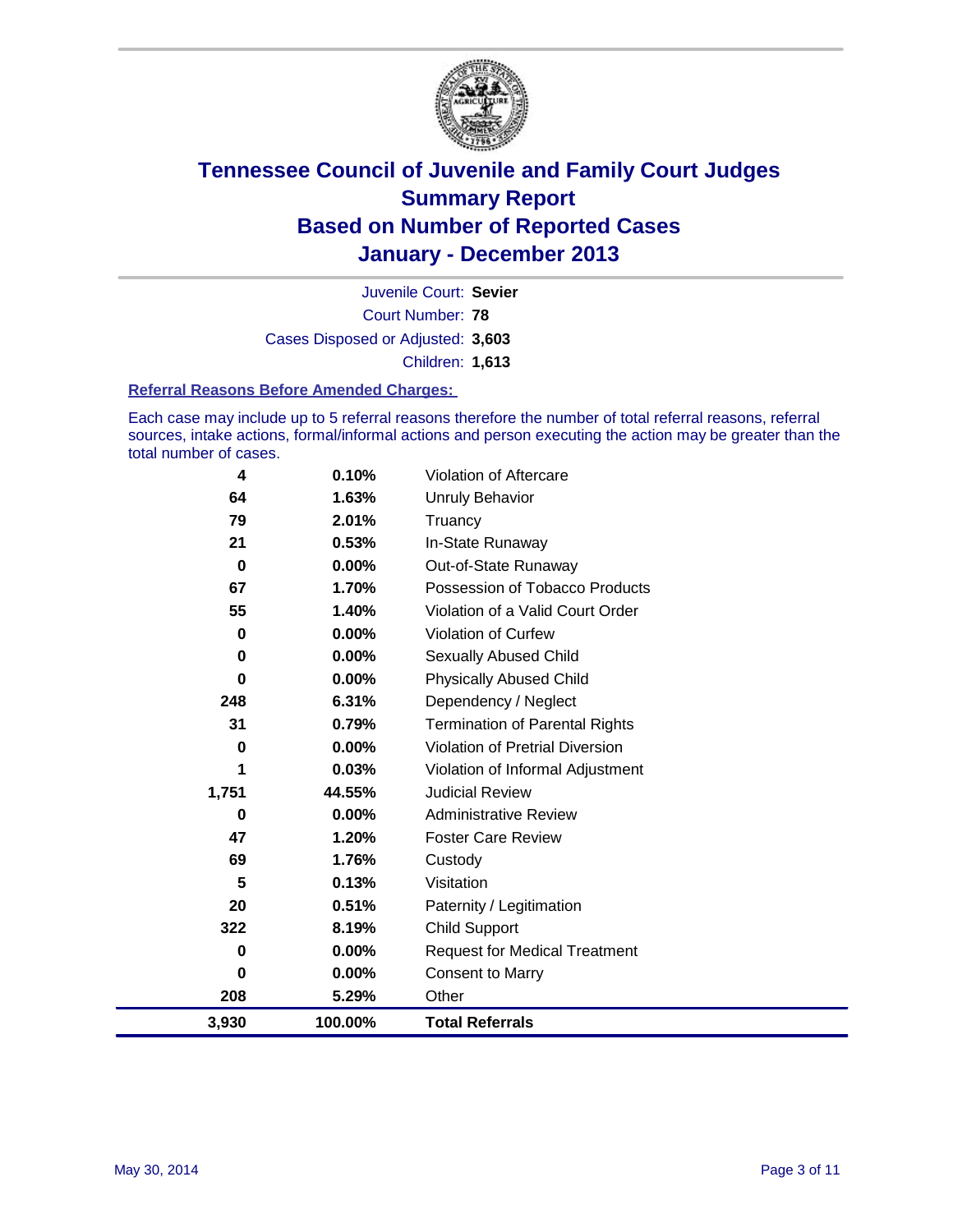

|                            |                                   | Juvenile Court: Sevier            |
|----------------------------|-----------------------------------|-----------------------------------|
|                            |                                   | <b>Court Number: 78</b>           |
|                            | Cases Disposed or Adjusted: 3,603 |                                   |
|                            |                                   | Children: 1,613                   |
| <b>Referral Sources: 1</b> |                                   |                                   |
| 694                        | 17.66%                            | Law Enforcement                   |
| 124                        | 3.16%                             | Parents                           |
| 92                         | 2.34%                             | <b>Relatives</b>                  |
| 0                          | 0.00%                             | Self                              |
| 189                        | 4.81%                             | School                            |
| 0                          | 0.00%                             | <b>CSA</b>                        |
| 396                        | 10.08%                            | <b>DCS</b>                        |
| 398                        | 10.13%                            | <b>Other State Department</b>     |
| 0                          | 0.00%                             | <b>District Attorney's Office</b> |
| 1,760                      | 44.78%                            | <b>Court Staff</b>                |
| 110                        | 2.80%                             | Social Agency                     |
| 23                         | 0.59%                             | <b>Other Court</b>                |
| 36                         | 0.92%                             | Victim                            |
| 0                          | 0.00%                             | Child & Parent                    |
| 0                          | 0.00%                             | Hospital                          |
| 0                          | 0.00%                             | Unknown                           |
| 108                        | 2.75%                             | Other                             |
| 3,930                      | 100.00%                           | <b>Total Referral Sources</b>     |

### **Age of Child at Referral: 2**

| 100.00%  |                    |
|----------|--------------------|
| $0.00\%$ | <b>Unknown</b>     |
| 1.98%    | Ages 19 and Over   |
| 22.57%   | Ages 17 through 18 |
| 21.14%   | Ages 15 through 16 |
| 10.97%   | Ages 13 through 14 |
| 6.82%    | Ages 11 through 12 |
| 36.52%   | Ages 10 and Under  |
|          |                    |

<sup>1</sup> If different than number of Referral Reasons (3930), verify accuracy of your court's data.

<sup>2</sup> One child could be counted in multiple categories, verify accuracy of your court's data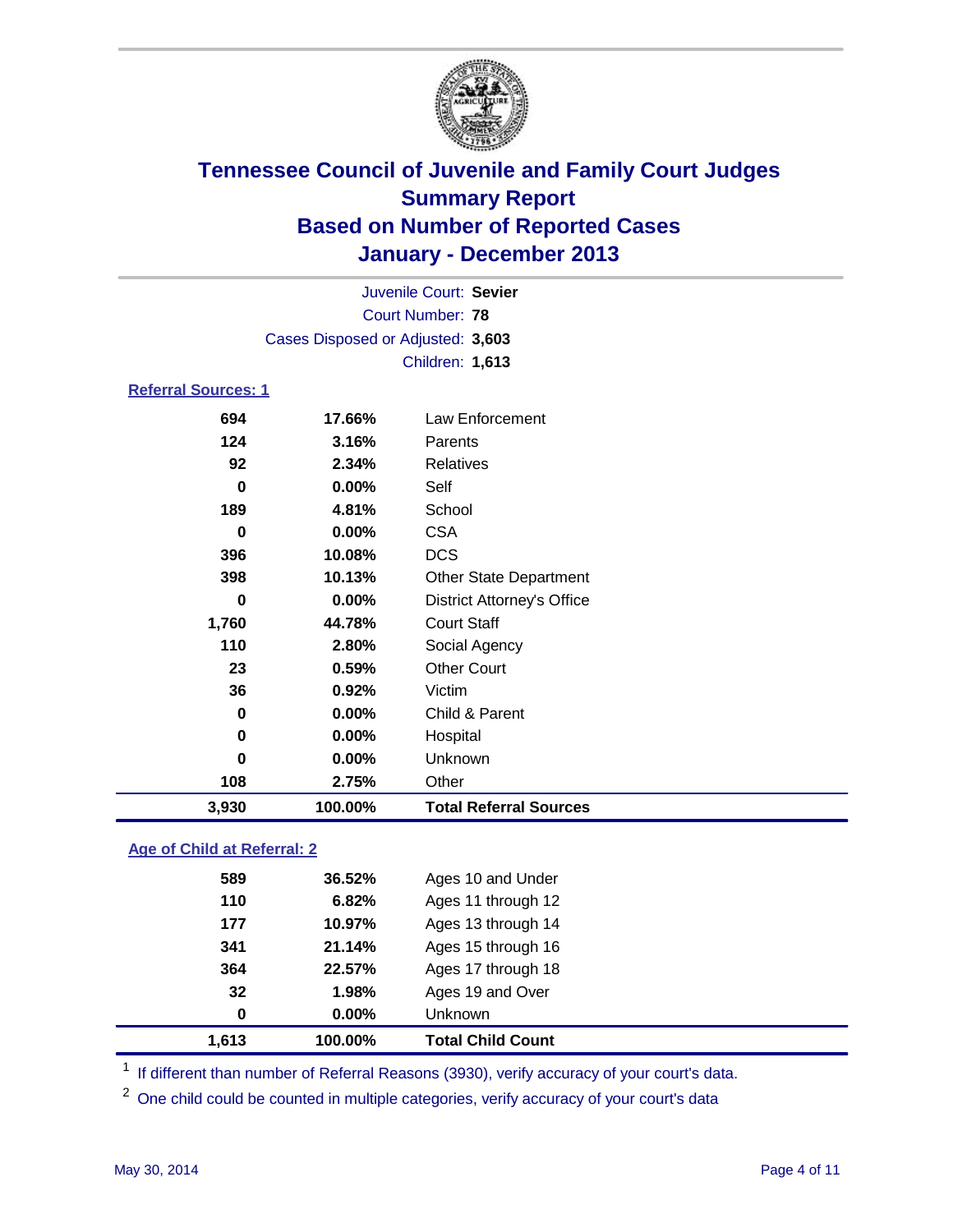

| Juvenile Court: Sevier                  |                                   |                          |  |  |
|-----------------------------------------|-----------------------------------|--------------------------|--|--|
| Court Number: 78                        |                                   |                          |  |  |
|                                         | Cases Disposed or Adjusted: 3,603 |                          |  |  |
|                                         |                                   | Children: 1,613          |  |  |
| Sex of Child: 1                         |                                   |                          |  |  |
| 915                                     | 56.73%                            | Male                     |  |  |
| 697                                     | 43.21%                            | Female                   |  |  |
| 1                                       | 0.06%                             | Unknown                  |  |  |
| 1,613                                   | 100.00%                           | <b>Total Child Count</b> |  |  |
| Race of Child: 1                        |                                   |                          |  |  |
| 1,506                                   | 93.37%                            | White                    |  |  |
| 21                                      | 1.30%                             | African American         |  |  |
| $\mathbf{2}$                            | 0.12%                             | Native American          |  |  |
| 6                                       | 0.37%                             | Asian                    |  |  |
| 28                                      | 1.74%                             | Mixed                    |  |  |
| 50                                      | 3.10%                             | Unknown                  |  |  |
| 1,613                                   | 100.00%                           | <b>Total Child Count</b> |  |  |
| <b>Hispanic Origin: 1</b>               |                                   |                          |  |  |
| 102                                     | 6.32%                             | Yes                      |  |  |
| 1,365                                   | 84.62%                            | <b>No</b>                |  |  |
| 146                                     | 9.05%                             | Unknown                  |  |  |
| 1,613                                   | 100.00%                           | <b>Total Child Count</b> |  |  |
| <b>School Enrollment of Children: 1</b> |                                   |                          |  |  |
| 1,109                                   | 68.75%                            | Yes                      |  |  |
| 285                                     | 17.67%                            | <b>No</b>                |  |  |
| 219                                     | 13.58%                            | Unknown                  |  |  |
| 1,613                                   | 100.00%                           | <b>Total Child Count</b> |  |  |

 $1$  One child could be counted in multiple categories, verify accuracy of your court's data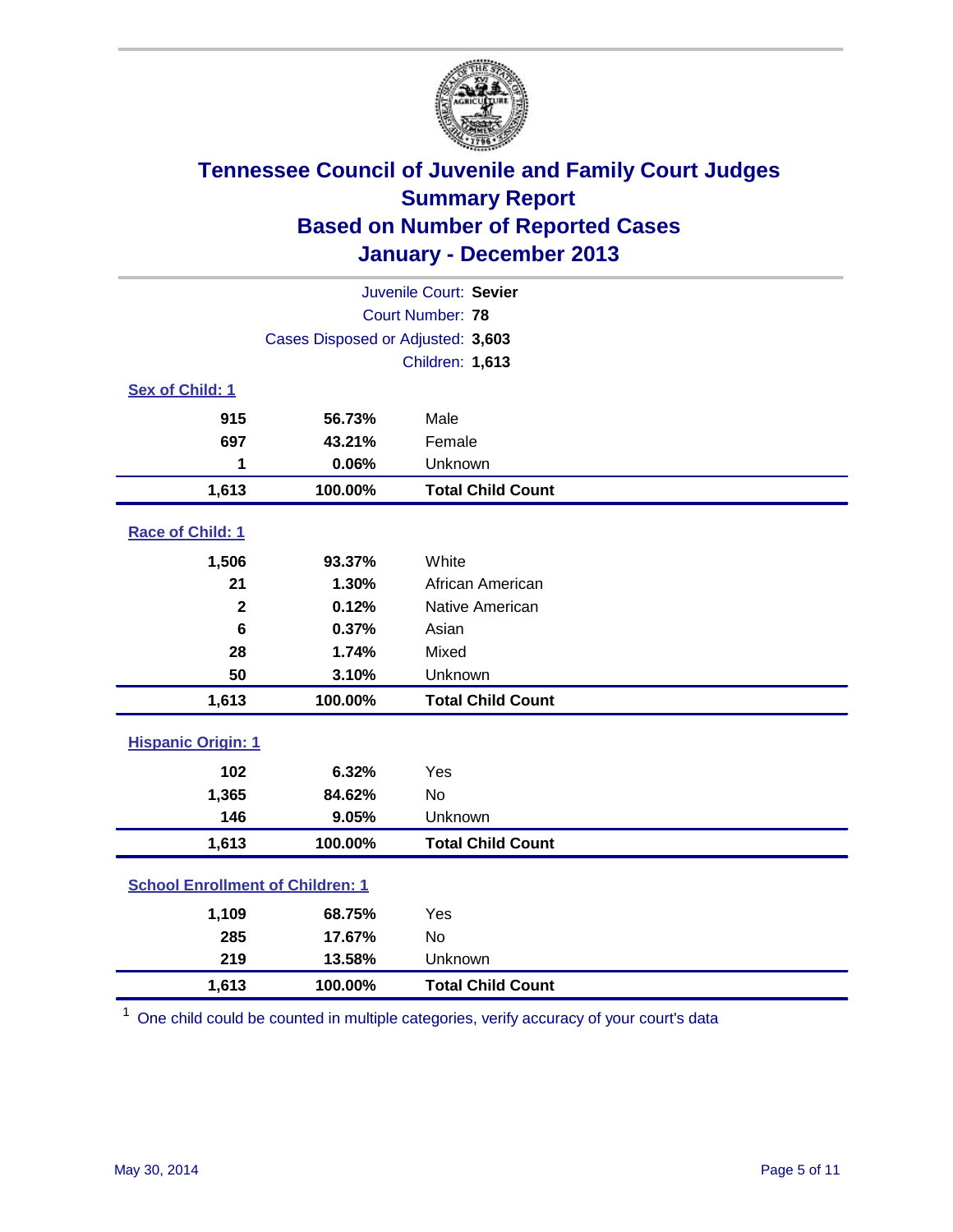

Court Number: **78** Juvenile Court: **Sevier** Cases Disposed or Adjusted: **3,603** Children: **1,613**

### **Living Arrangement of Child at Time of Referral: 1**

| 1,613        | 100.00%  | <b>Total Child Count</b>     |
|--------------|----------|------------------------------|
| 196          | 12.15%   | Other                        |
| 53           | 3.29%    | Unknown                      |
| $\mathbf{2}$ | 0.12%    | Independent                  |
| 0            | $0.00\%$ | In an Institution            |
| 0            | $0.00\%$ | In a Residential Center      |
| 12           | 0.74%    | In a Group Home              |
| 49           | 3.04%    | With Foster Family           |
| 14           | 0.87%    | <b>With Adoptive Parents</b> |
| 273          | 16.92%   | <b>With Relatives</b>        |
| 139          | 8.62%    | With Father                  |
| 533          | 33.04%   | <b>With Mother</b>           |
| 44           | 2.73%    | With Mother and Stepfather   |
| 21           | $1.30\%$ | With Father and Stepmother   |
| 277          | 17.17%   | With Both Biological Parents |
|              |          |                              |

#### **Type of Detention: 2**

| 3,603 | 100.00%  | <b>Total Detention Count</b> |  |
|-------|----------|------------------------------|--|
| 1     | 0.03%    | Other                        |  |
| 3,310 | 91.87%   | Does Not Apply               |  |
| 0     | $0.00\%$ | <b>Unknown</b>               |  |
| 0     | $0.00\%$ | <b>Psychiatric Hospital</b>  |  |
| 1     | 0.03%    | Jail - No Separation         |  |
| 0     | $0.00\%$ | Jail - Partial Separation    |  |
| 0     | $0.00\%$ | Jail - Complete Separation   |  |
| 291   | 8.08%    | Juvenile Detention Facility  |  |
| 0     | $0.00\%$ | Non-Secure Placement         |  |
|       |          |                              |  |

<sup>1</sup> One child could be counted in multiple categories, verify accuracy of your court's data

<sup>2</sup> If different than number of Cases (3603) verify accuracy of your court's data.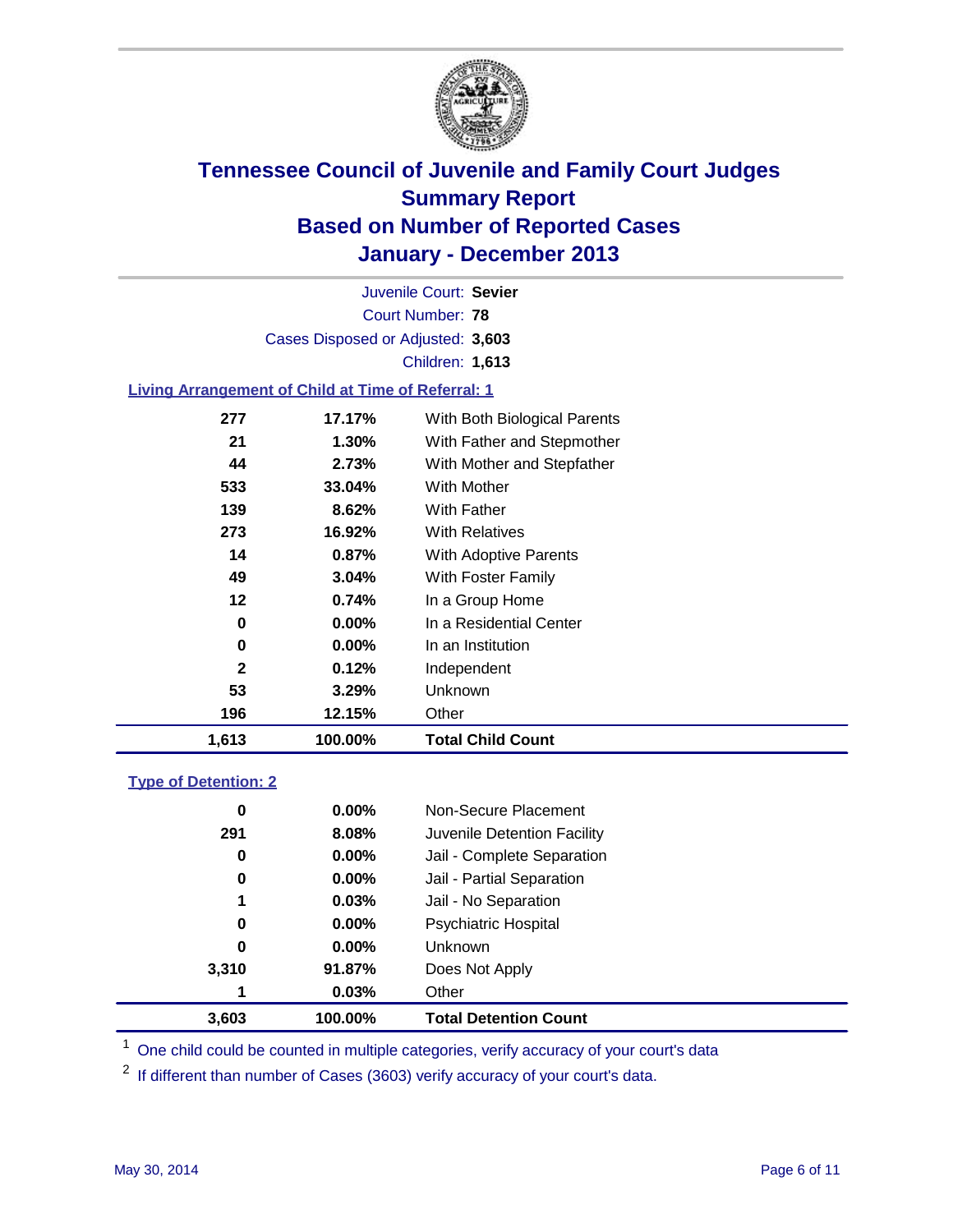

|                                                    | Juvenile Court: Sevier            |                                      |  |  |  |
|----------------------------------------------------|-----------------------------------|--------------------------------------|--|--|--|
|                                                    | Court Number: 78                  |                                      |  |  |  |
|                                                    | Cases Disposed or Adjusted: 3,603 |                                      |  |  |  |
|                                                    |                                   | Children: 1,613                      |  |  |  |
| <b>Placement After Secure Detention Hearing: 1</b> |                                   |                                      |  |  |  |
| 287                                                | 7.97%                             | Returned to Prior Living Arrangement |  |  |  |
| 1                                                  | 0.03%                             | Juvenile Detention Facility          |  |  |  |
| $\bf{0}$                                           | 0.00%                             | Jail                                 |  |  |  |
| 4                                                  | 0.11%                             | Shelter / Group Home                 |  |  |  |
| 1                                                  | 0.03%                             | Foster Family Home                   |  |  |  |
| 0                                                  | 0.00%                             | Psychiatric Hospital                 |  |  |  |
| 0                                                  | 0.00%                             | Unknown                              |  |  |  |
| 3,310                                              | 91.87%                            | Does Not Apply                       |  |  |  |
| 0                                                  | $0.00\%$                          | Other                                |  |  |  |
| 3,603                                              | 100.00%                           | <b>Total Placement Count</b>         |  |  |  |
|                                                    |                                   |                                      |  |  |  |
| <b>Intake Actions: 2</b>                           |                                   |                                      |  |  |  |
| 1,453                                              | 36.97%                            | <b>Petition Filed</b>                |  |  |  |
| 188                                                | 4.78%                             | <b>Motion Filed</b>                  |  |  |  |
| 495                                                | 12.60%                            | <b>Citation Processed</b>            |  |  |  |
| 1                                                  | 0.03%                             | Notification of Paternity Processed  |  |  |  |
| 1,736                                              | 44.17%                            | Scheduling of Judicial Review        |  |  |  |
| $\bf{0}$                                           | 0.00%                             | Scheduling of Administrative Review  |  |  |  |
| 43                                                 | 1.09%                             | Scheduling of Foster Care Review     |  |  |  |
| $\bf{0}$                                           | 0.00%                             | Unknown                              |  |  |  |
| 11                                                 | 0.28%                             | Does Not Apply                       |  |  |  |
| 3                                                  | 0.08%                             | Other                                |  |  |  |
| 3,930                                              | 100.00%                           | <b>Total Intake Count</b>            |  |  |  |

<sup>1</sup> If different than number of Cases (3603) verify accuracy of your court's data.

<sup>2</sup> If different than number of Referral Reasons (3930), verify accuracy of your court's data.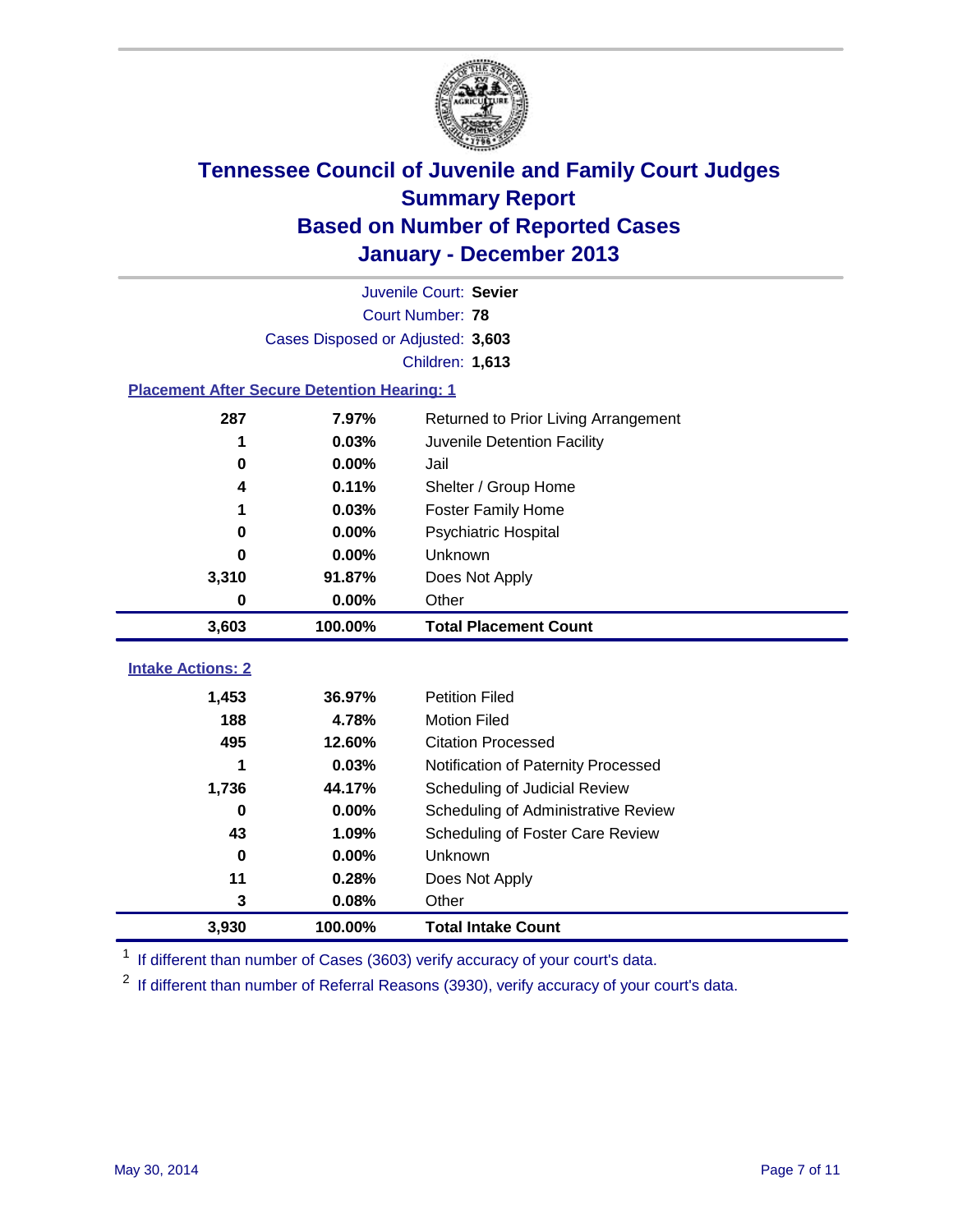

Court Number: **78** Juvenile Court: **Sevier** Cases Disposed or Adjusted: **3,603** Children: **1,613**

#### **Last Grade Completed by Child: 1**

| 61                      | 1.36%<br>3.78% | Kindergarten                 |
|-------------------------|----------------|------------------------------|
| 43                      | 2.67%          | 1st Grade                    |
| 35                      | 2.17%          | 2nd Grade                    |
| 34                      | 2.11%          | 3rd Grade                    |
| 36                      | 2.23%          | 4th Grade                    |
| 50                      | 3.10%          | 5th Grade                    |
| 71                      | 4.40%          | 6th Grade                    |
| 84                      | 5.21%          | 7th Grade                    |
| 133                     | 8.25%          | 8th Grade                    |
| 140                     | 8.68%          | 9th Grade                    |
| 213                     | 13.21%         | 10th Grade                   |
| 182                     | 11.28%         | 11th Grade                   |
| 16                      | 0.99%          | 12th Grade                   |
| 1                       | 0.06%          | Non-Graded Special Ed        |
| 3                       | 0.19%          | <b>GED</b>                   |
| $\mathbf 2$             | 0.12%          | Graduated                    |
| 33                      | 2.05%          | <b>Never Attended School</b> |
| 64                      | 3.97%          | Unknown                      |
| $\overline{\mathbf{7}}$ | 0.43%          | Other                        |
| 1,613                   | 100.00%        | <b>Total Child Count</b>     |

# **Enrolled in Special Education: 1**

| 173<br>1.613 | 10.73%<br>100.00% | Unknown<br><b>Total Child Count</b> |  |
|--------------|-------------------|-------------------------------------|--|
| 1,388        | 86.05%            | No                                  |  |
| 52           | $3.22\%$          | Yes                                 |  |

One child could be counted in multiple categories, verify accuracy of your court's data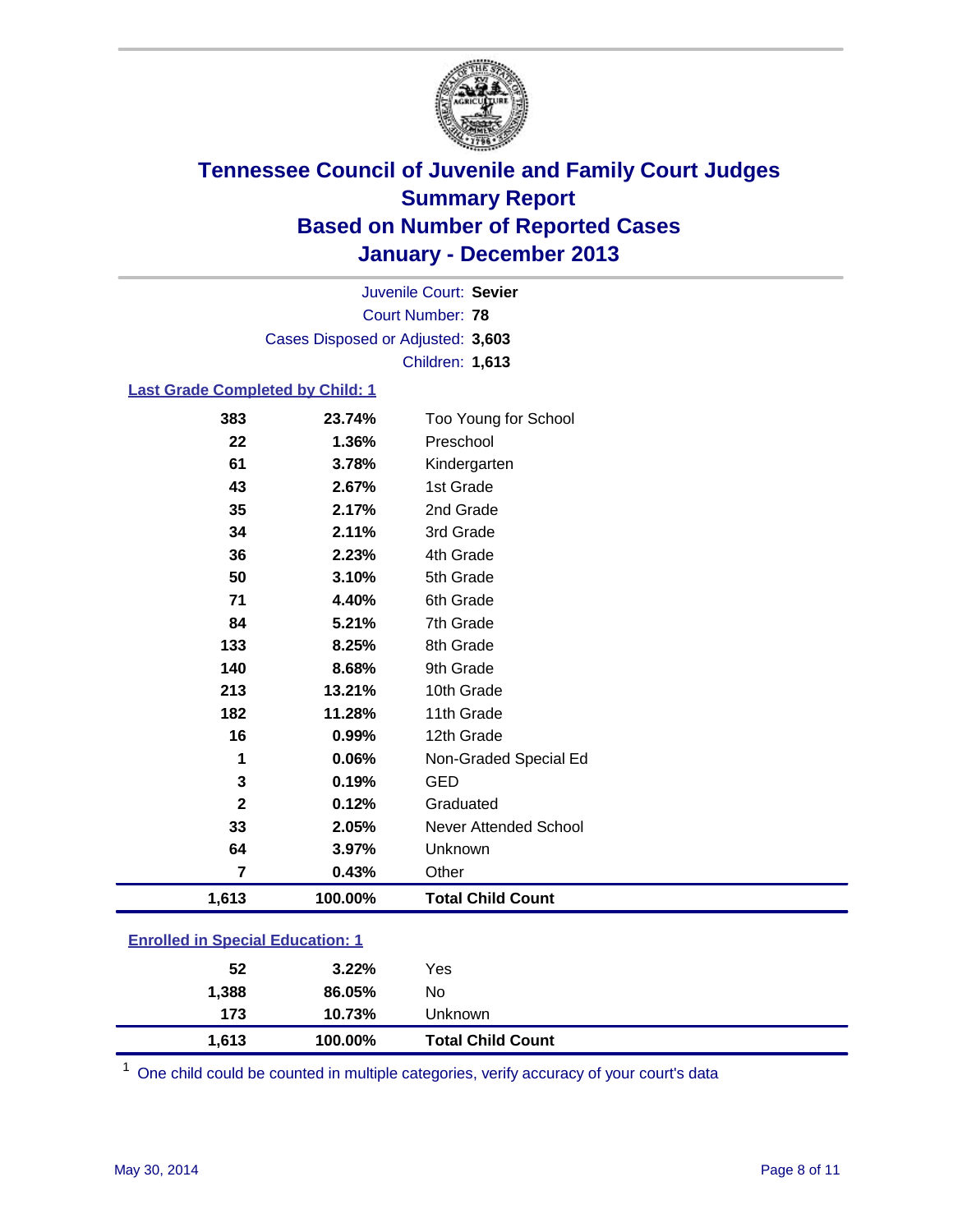

| Juvenile Court: Sevier       |                                   |                           |  |  |
|------------------------------|-----------------------------------|---------------------------|--|--|
|                              | Court Number: 78                  |                           |  |  |
|                              | Cases Disposed or Adjusted: 3,603 |                           |  |  |
|                              |                                   | <b>Children: 1,613</b>    |  |  |
| <b>Action Executed By: 1</b> |                                   |                           |  |  |
| 3,730                        | 94.91%                            | Judge                     |  |  |
| 160                          | 4.07%                             | Magistrate                |  |  |
| 40                           | 1.02%                             | <b>YSO</b>                |  |  |
| 0                            | 0.00%                             | Other                     |  |  |
| 0                            | $0.00\%$                          | Unknown                   |  |  |
| 3,930                        | 100.00%                           | <b>Total Action Count</b> |  |  |

### **Formal / Informal Actions: 1**

| 382   | 9.72%    | Dismissed                                        |
|-------|----------|--------------------------------------------------|
| 82    | 2.09%    | Retired / Nolle Prosequi                         |
| 304   | 7.74%    | <b>Complaint Substantiated Delinquent</b>        |
| 42    | 1.07%    | <b>Complaint Substantiated Status Offender</b>   |
| 155   | 3.94%    | <b>Complaint Substantiated Dependent/Neglect</b> |
| 0     | 0.00%    | <b>Complaint Substantiated Abused</b>            |
| 0     | $0.00\%$ | <b>Complaint Substantiated Mentally III</b>      |
| 354   | 9.01%    | Informal Adjustment                              |
| 0     | $0.00\%$ | <b>Pretrial Diversion</b>                        |
| 0     | $0.00\%$ | <b>Transfer to Adult Court Hearing</b>           |
| 0     | $0.00\%$ | Charges Cleared by Transfer to Adult Court       |
| 1,935 | 49.24%   | Special Proceeding                               |
| 248   | 6.31%    | <b>Review Concluded</b>                          |
| 310   | 7.89%    | Case Held Open                                   |
| 118   | 3.00%    | Other                                            |
| 0     | $0.00\%$ | Unknown                                          |
| 3,930 | 100.00%  | <b>Total Action Count</b>                        |

<sup>1</sup> If different than number of Referral Reasons (3930), verify accuracy of your court's data.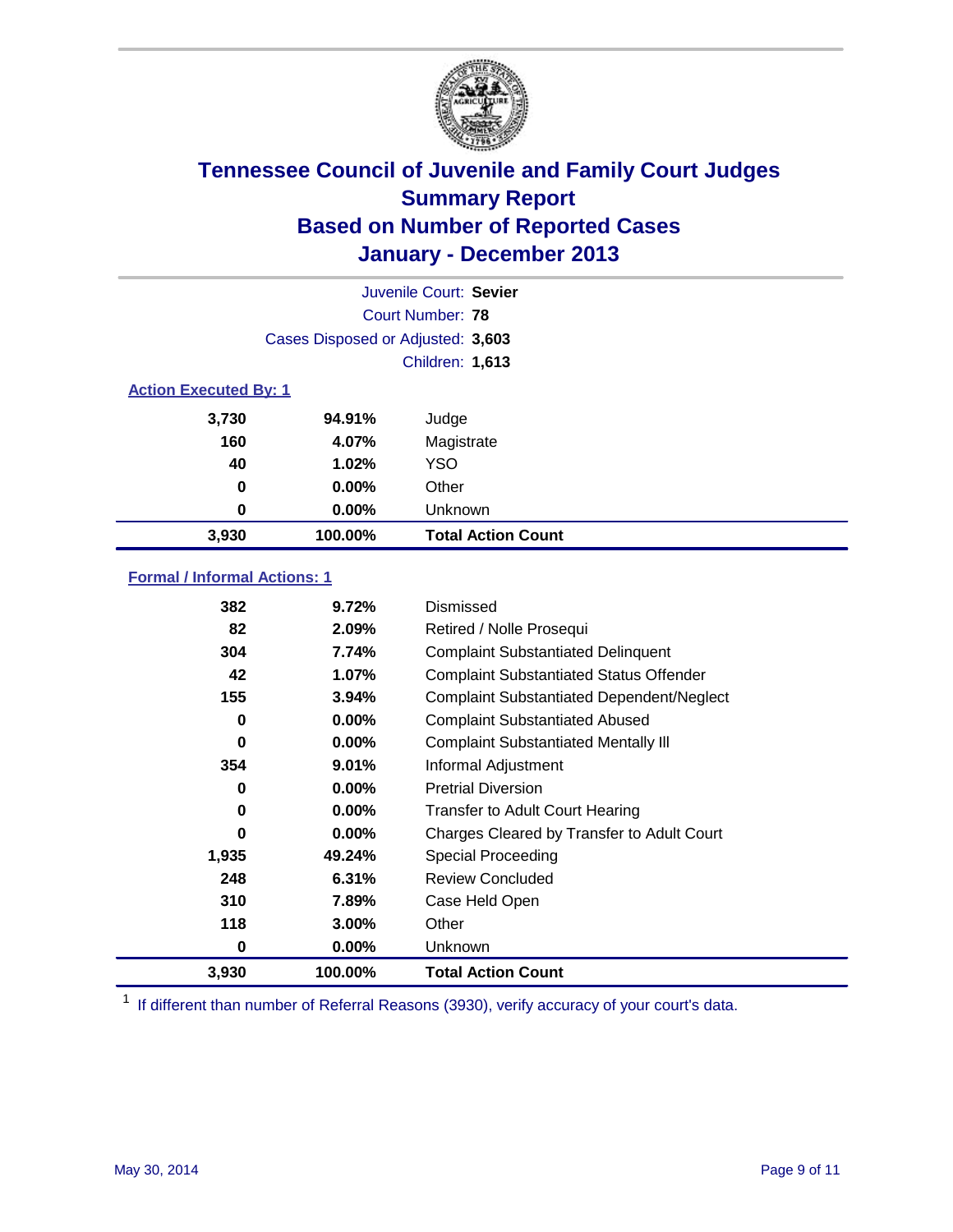

|                       |                                   | Juvenile Court: Sevier                                |
|-----------------------|-----------------------------------|-------------------------------------------------------|
|                       |                                   | <b>Court Number: 78</b>                               |
|                       | Cases Disposed or Adjusted: 3,603 |                                                       |
|                       |                                   | Children: 1,613                                       |
| <b>Case Outcomes:</b> |                                   | There can be multiple outcomes for one child or case. |
| 342                   | 4.67%                             | <b>Case Dismissed</b>                                 |
| 3                     | 0.04%                             | Case Retired or Nolle Prosequi                        |
| 16                    | 0.22%                             | Warned / Counseled                                    |
| 483                   | 6.60%                             | Held Open For Review                                  |
| 12                    | 0.16%                             | Supervision / Probation to Juvenile Court             |
| 1                     | 0.01%                             | <b>Probation to Parents</b>                           |
| 2                     | 0.03%                             | Referral to Another Entity for Supervision / Service  |
| 55                    | 0.75%                             | Referred for Mental Health Counseling                 |
| 20                    | 0.27%                             | Referred for Alcohol and Drug Counseling              |
| 1                     | 0.01%                             | <b>Referred to Alternative School</b>                 |
| 0                     | 0.00%                             | Referred to Private Child Agency                      |
| 70                    | 0.96%                             | Referred to Defensive Driving School                  |
| 0                     | 0.00%                             | Referred to Alcohol Safety School                     |
| 161                   | 2.20%                             | Referred to Juvenile Court Education-Based Program    |
| 0                     | 0.00%                             | Driver's License Held Informally                      |
| 0                     | 0.00%                             | <b>Voluntary Placement with DMHMR</b>                 |
| 0                     | 0.00%                             | <b>Private Mental Health Placement</b>                |
| 0                     | 0.00%                             | <b>Private MR Placement</b>                           |
| 0                     | 0.00%                             | Placement with City/County Agency/Facility            |
| 0                     | 0.00%                             | Placement with Relative / Other Individual            |
| 44                    | 0.60%                             | Fine                                                  |
| 185                   | 2.53%                             | <b>Public Service</b>                                 |
| 21                    | 0.29%                             | Restitution                                           |
| 0                     | 0.00%                             | <b>Runaway Returned</b>                               |
| 0                     | 0.00%                             | No Contact Order                                      |
| $\bf{0}$              | 0.00%                             | Injunction Other than No Contact Order                |
| 50                    | 0.68%                             | <b>House Arrest</b>                                   |
| 0                     | 0.00%                             | <b>Court Defined Curfew</b>                           |
| 1                     | 0.01%                             | Dismissed from Informal Adjustment                    |
| 0                     | 0.00%                             | <b>Dismissed from Pretrial Diversion</b>              |
| 150                   | 2.05%                             | <b>Released from Probation</b>                        |
| 0                     | $0.00\%$                          | <b>Transferred to Adult Court</b>                     |
| 0                     | $0.00\%$                          | <b>DMHMR Involuntary Commitment</b>                   |